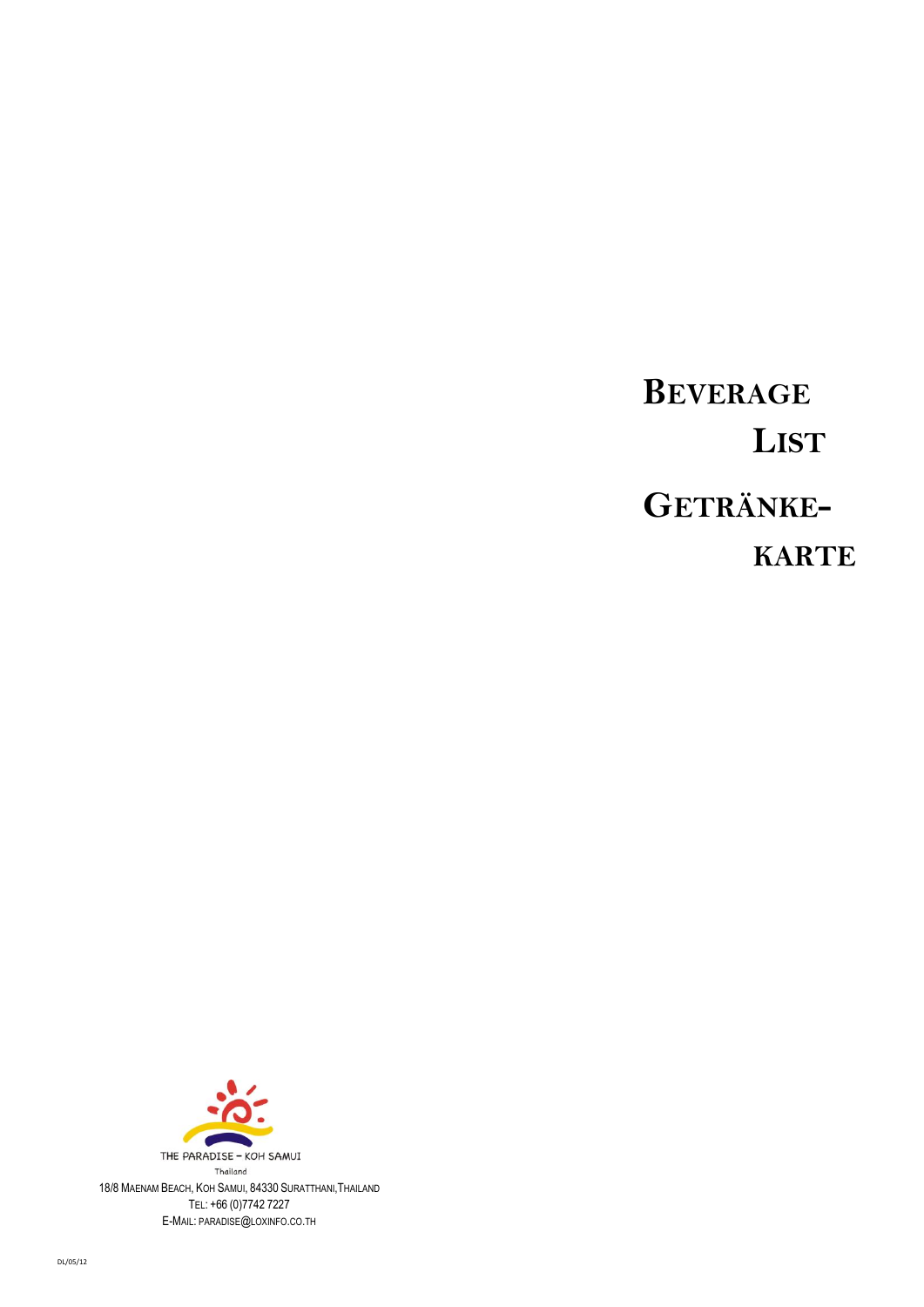# **COCKTAILS/DRINKS 190**

#### **BANANA DAIQUIRI**

*White Rum, Vodka, Crème de Banana, Lemon Juice, Banana and Syrup*

#### **BARE CHEEKS**

*Vodka, Apple Juice, Lemon Juice, Grenadine*

**BLACK RUSSIAN** *Vodka and Kahlua*

#### **BLOODY MARY**

*Vodka and Tomato Juice with all spices*

#### **BLUE RAIN**

*Tequila, Blue Curacao and Lemon Juice*

**CAIPIRINHA** *Brown Sugar, Cachaca and Limes*

**CUBA LIBRE** *White Rum, Coke and a dash of Lemon Juice*

#### **CAPTAIN'S PARADISE**

*Dark Rum, Orange Juice, Grapefruit Juice, Lemon Juice and Grenadine*

#### **CASANOVA PARADISE**

*Thai Whisky, Triple Sec, Malibu, Pineapple Juice, Lemon Juice and Syrup*

#### **CRAZY WIND**

*Gin, Cherry Brandy, Dry Martini, Bolls Peach and Lemon Juice*

> **DRY MARTINI** *Gin and Dry Martini*

#### **EMERALD**

*Vodka, Blue Curacao, Triple Sec, Pineapple Juice and Lemon Juice*

### **GIN FIZZ**

*Gin, Lemon Juice topped with Soda*

# **FULL MOON FEVER**

*White Rum, Malibu, Lemon Juice and Pineapple Juice*

#### **GRASSHOPPER**

*Green Crème de Menthe, Crème de Cacao and more Crème*

#### **HURRICANE**

*Vodka, Maekhong, Crème de Cacao, Pineapple Juice and Grenadine*

#### **5 ISLANDS**

*Vodka, Tequila, Triple Sec, Malibu, Brandy and Lemon Juice*

*All prices are listed in Thai Baht and net of Taxes*

# **NATURAL SPARKLING WATER**

San Benedetto 50cl/100cl **120/180** San Pellegrino 25cl/75cl **110/190**

# **HOT BEVERAGES**

**TEA'S…50** Jasmine Green Tea Camomile, Darjeeling Peppermint, Earl Gray

#### **FRESH BREWED COFFEE**

Espresso/Coffee **70** Cappuccino **80** Café Late **80** Macchiato **70** Nespresso **100**

#### **SPECIAL COFFEES 200**

# **PARADISE COFFEE**

with Grand Marnier and Cognac, floated with whipped Cream

#### **IRISH COFFEE**

with Whiskey and Kahlua, topped with whipped Cream

#### **COFFEE LA SCALA**

with Grappa and Tia Maria, topped with whipped Cream and Chocolate

# **LIQUEURS, GRAPPA &**

# **COGNAC**

**Liqueurs 140** Amaretto Limoncello Bailey's Irish Cream Cointreau Grand Marnier **AL** Malibu Crème de Cacao Galliano Dom Benedictine **AL** Drambui

## **GRAPPA'S 220**

Il Chardonnay di Nonino Il Merlot di Nonino Il Moscato di Nonino Grappa Bianca Finissima

#### **COGNAC'S**

Remy Martin V.S.O.P **250** Hennessey X.O **260** *Alle Preise sind in Thai Baht und Inklusive Steuern*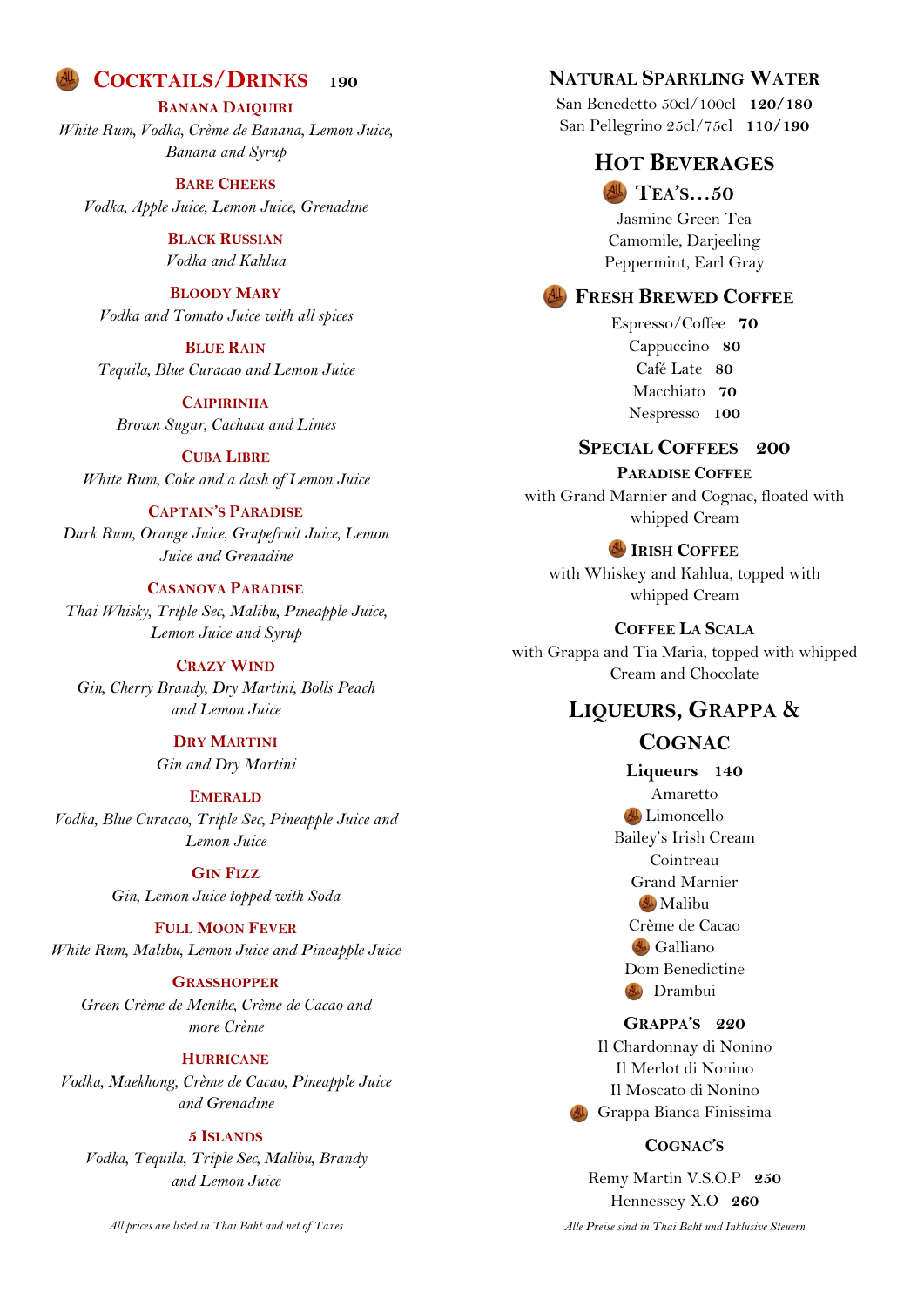# **BEER'S**

Chang **110** Singha **120** Heineken **120** Hofbräu München **160** Chang Draft by Glass **100**

# **SHAKES, JUICES & WATER**

**FRUIT SHAKES 110** Papaya, Watermelon, Mango, Pineapple, Banana

# **SPECIAL FRUIT BLENDS 120**

**ORMABA** *Orange, Mango, Banana* **ORPABA**

*Orange, Papaya, Banana* **PIBA**

*Pineapple, Banana* **PIBAYO**

*Pineapple, Banana, Yoghurt* **ORMABAYO**

*Orange, Mango, Banana, Yoghurt* **ORPABAYO** *Orange, Papaya, Banana, Yoghurt*

#### **MILK SHAKES / SMOOTHIES 110**

Banana, Coconut, Chocolate, Mocha, Vanilla, Strawberry

#### **FRUIT JUICES 70**

Grapefruit, Lemon, Orange, Pineapple, Apple, Tomato

# **SOFT DRINKS**

Bottle or Can **60** per Glass **50** Pepsi, 7 UP, Mirinda, Ginger Ale, Tonic Water, Soda

# **ICE TEA**

Home Brand **50** Lemon/Peach **60**

# **ICE COFFEE**

**Paradise Ice Coffee Shake 220** (Nespresso with Café de Paris and Cream)

# **NATURAL MINERAL WATER**

Mont Fleur 50cl/150cl 40/70 Evian 33cl/150cl 60/160 Vittel 50cl/150cl 70/120

**JACK THE RIPPER**

*Grand Marnier, Kahlua and white cream de Menthe*

**JUAN BLUE**

*Tequila, Blue Curacao, Grapefruit Juice, Lemon and Orange Juice*

> **KAMIKAZE** *Vodka, Triple Sec, and Lemon Juice*

**LONG ISLAND ICE TEA** *Gin, Vodka, Tequila, Triple Sec, Rum, Lemon Juice topped with Coke*

**MANGO MARGARITA** *Tequila, Triple Sec, Lemon Juice, Syrup and fresh Mango*

**MAI TAI** *Dark & White Rum, Orange Curacao, Lemon Juice, Orange Juice, Pineapple Juice and Grenadine*

> **MANHATTAN** *Jim Beam and Martini Rosso*

**MARGARITA** *Tequila, Triple Sec and Lemon Juice*

**MAGIC PUNCH**

*Thai Whisky, Blue Curacao, Guava-, Grapefruit- and Pineapple Juice*

**MOJITO**

*Mint Leafs, Brown Sugar, White Rum, Soda and Lemon Juice*

**MIDNIGHT SUN**

*Thai Whisky, Cherry Herring, Martini Rosso and Orange Juice*

**NOVEMBER STORM** *Vodka, Gin, Orange Juice, Grapefruit Juice, Lemon Juice and Grenadine*

> **ORANGE BLOSSOM** *Gin, Orange Juice and Syrup*

**PARADISE SUNSET** *Regency, Cherry Brandy, Galliano and Orange Curacao*

**PLANTER'S PUNCH**

*Dark Rum, Brandy, Benedictine, Lemon-, Pineapple-Orange Juice and Grenadine*

**PINA COLADA** *Rum, Malibu, Coconut cream and Pineapple Juice*

#### **SAMUI DREAM**

*Maekhong, Coconut Liqueur, Orange-, Lemon-Pineapple Juice and Grenadine*

*Alle Preise sind in Thai Baht und Inklusive Steuern*